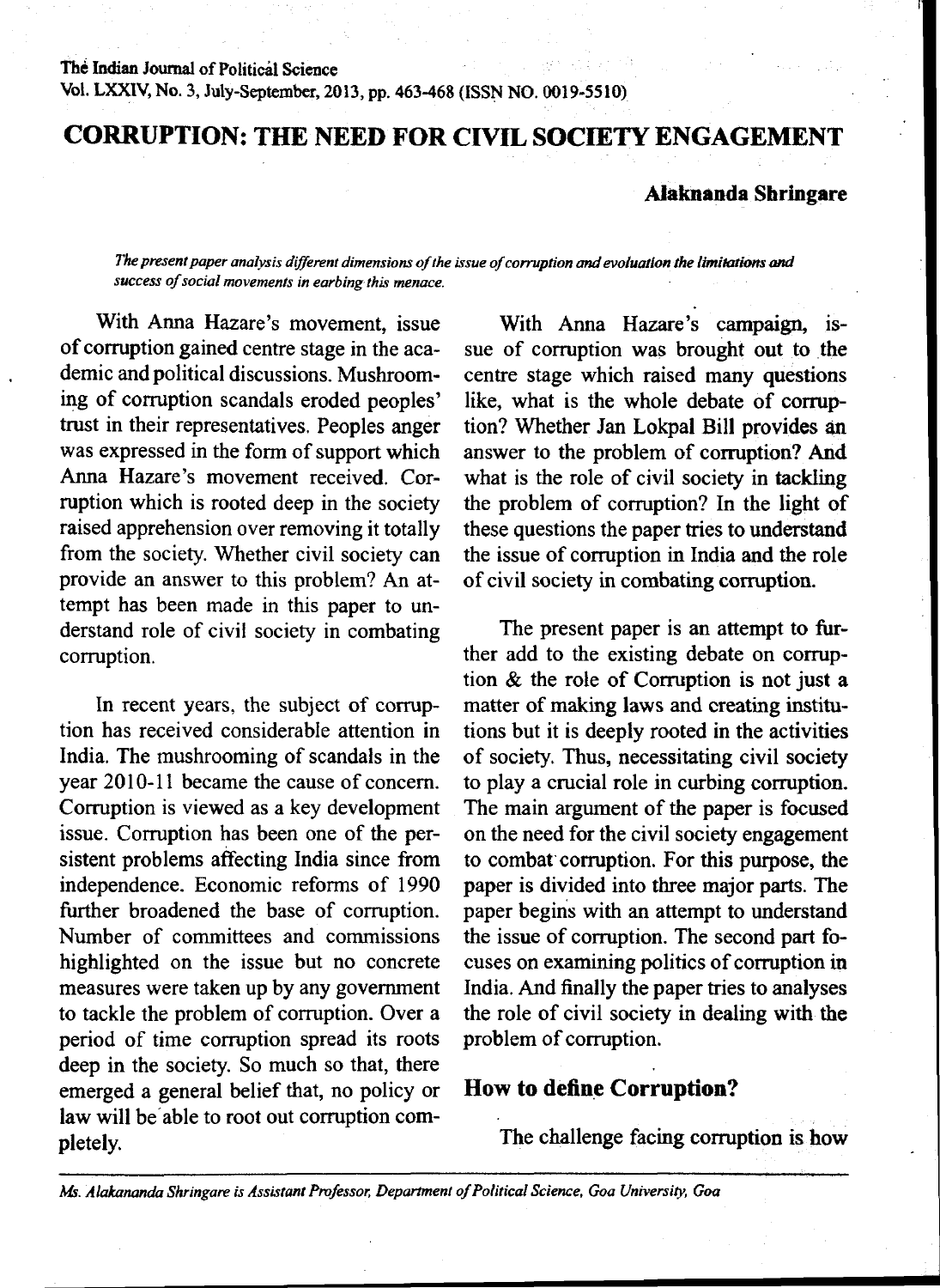# **The Indian Journal of Political Science 464**

to define it. Because different people see it differently. The most common definition of corruption is "abuse of public office for private gain" Corruption is also defined in the following words<sup>2</sup>:

"Corruption is a symptom that something has gone wrong in the management of the state. Institutions designed to govern the interrelationships between the citizen and the state is used instead for personal enrichment and the provision of benefits to the corrupt. The price mechanism, so often a source of economic efficiency and a contributor to growth, in the form of bribery, undermines the legitimacy and effectiveness of government".

Corruption in broadest sense is lack of integrity - whether intellectual, moral or financial<sup>3</sup> Civil society in compating corruption.

Corruption is classified in different ways. Corruption can mainly be classified into *Grand Corruption* referring to corruption of heads of state, ministers, top officials which usually involves large amount of money. *Petty Corruption also* called as 'low' or 'street' corruption indicate the kind of corruption that people experience in their day to day encounters with public officials for public services like hospitals, schools, local licensing authority, police, etc., which generally involves modest sum of money.

### **Issue of Corruption:**

Corruption takes place at various levelspolitical, administrative, corporate and institutional. At every level it falls on the weak, poor and marginalized and benefits the one in power. Corruption is essentially an activity carried out by groups with power and benefits those who have access to power, while it affects and victimizes mainly those who suffer discrimination on the basis of race, gender, handicap, ethnic origin, etc.

In India, since independence administrative corruption is much talked about and has received considerable attention. Plethora of agencies were appointed to inquire into administrative corruption. Two major anti-corruption vigilance institutions appointed in India are, Central Bureau of Investigation (CBI) in 1963 and Central Vigilance Commission (CVC) in 1964 with overlapping powers and too many confusions. In recent years CBI is getting highly politicized while several attempts have been made to render CVC ineffective. The selection of authorities for these agencies became matter of dispute.

In 1989, Government of India passed a directive known as Single Directive No. 4.7. (3) to the CBI. According to this directive the officers of the level of Joint-secretary and above could not be investigated for corruption by the C.B.I. without the special permission or sanction of the Central government4. This directive was struck down by the Supreme Court of India in the famous judgment of the Vineet Narain vs Union of India, (1998) 1SSC 226 case as being violative of Article 14 (equality before law) of the Constitution. However this single directive has been reintroduced under section 26 of the Central Vigilance Commission Act, 2003 which renders employees of the Central Government at the level of the Joint Secretary and above immune from any inquiry into offences allegedly committed by them, except with the prior approval of the Central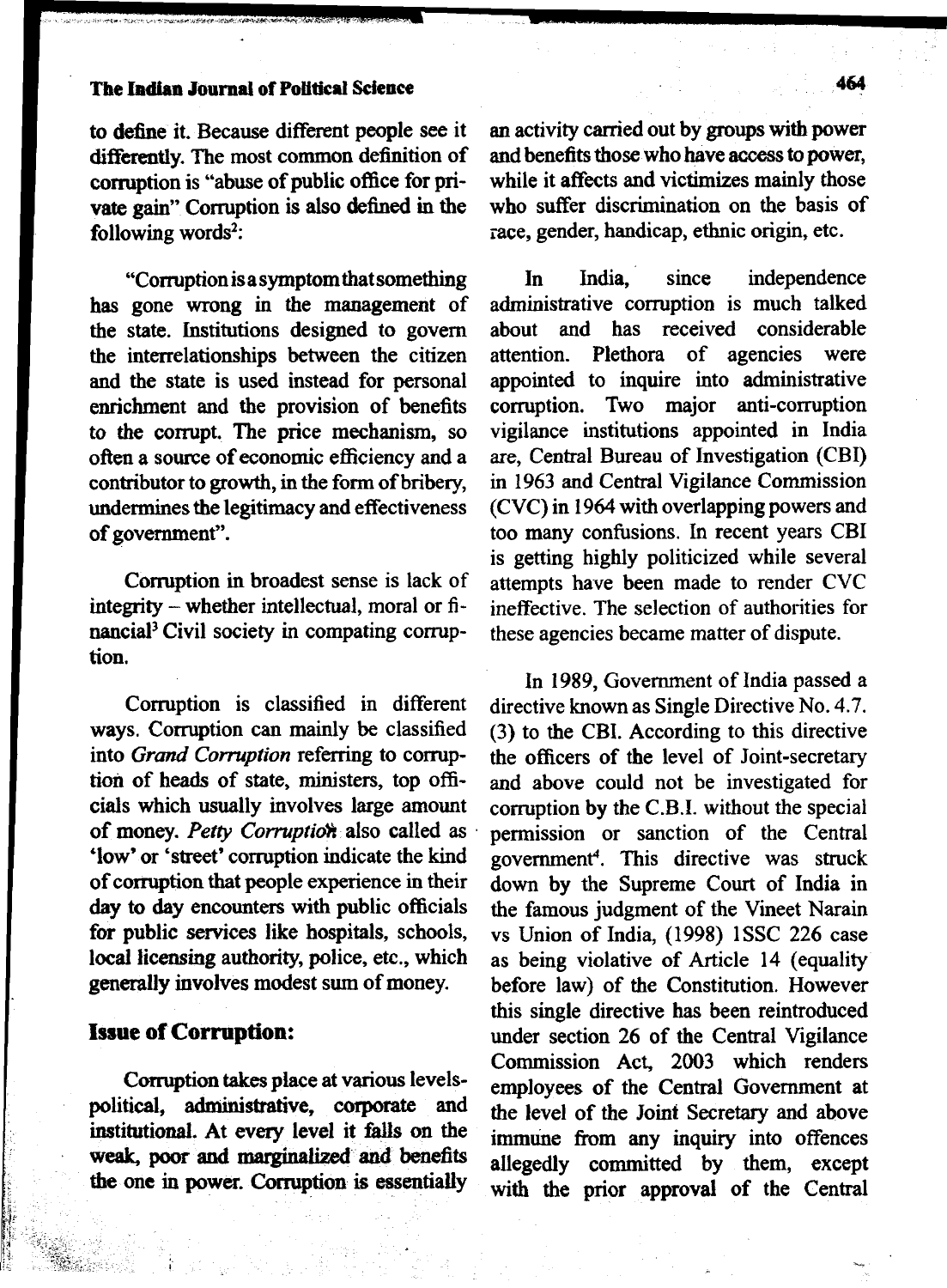### **Corruption: The Need for Civil Society Engagement 465**

Government<sup>5</sup>. There are also procedures such as clearance from government is required to charge sheet senior government officials in the corruption cases which renders these institutes ineffective as these clearances many a time are delayed or withheld as the person is close to some political group. As pointed out by N. Vittal, "our entire system is designed to dilute accountability and cause delay"6.

Political corruption was also in existence since independence but with the introduction of new economic reforms magnitude of political corruption has increased. The process of privatization and disinvestment generated lot of corruption. Privatization opened new opportunities for not only the private capitalists and foreign investors but also for the corrupt ministers and bureaucrats to indulge in corruption. In the wake of globalization large foreign multi-nationals played huge bribes and kickbacks to gain government contracts, secure access to economic policy makers and government officials and avoid bureaucratic redtape related to trade and investment<sup>7</sup>.

## **Politics of Corruption in India:**

A.D. Gorwala report(1950) was one of the earliest report which documented the problem of corruption in India. In 1964, Santhanam Committee was appointed by the government to investigate into the matter of corruption and suggest measures. It also came up with a definition of corruption "In its widest connotation, corruption includes improper or selfish exercise of power and influence attached to a public office or to the special position one occupies in public life"<sup>8</sup>.

Both these reports pointed out at the

existence of corruption and lack of integrity among the ministers during Nehru's period. However, the fact of corruption did not receive serious attention by Nehru. Nehru's tolerance of corruption legitimized corrupt practices which continued during the period of Indira Gandhi. In the early years because of Official Secrecy Act many corruption cases remained secret.

The Administrative Reforms Commission in its report, submitted in 1966, among other recommendations also asked for the creation of an Indian type of ombudsman called Lokpal at the Centre and Lokayukta at the states' level. However, till date, no Lokpal is appointed. For the first time in the country, the Karnataka State Legislature passed the Karnataka Lokayukta Act in 1984 and brought it to force in 1986. Though not all, some states have followed its footstep. The need for the existence of this institution is reiterated by the Second Administrative Reforms Commission in its Report submitted in 2007, which officially<br>indicates that mal-administration still mal-administration still continues.

In 1985 when Rajiv Gandhi succeeded his mother Indira Gandhi, he was promoted as 'Mr. Clean'. Rajiv Gandhi clearly sought to build a popular mandate around the issue of controlling corruption, among other things9. However, in later years he found himself in Bofors deal controversy which became one of the major issues at the time of 1989 general election.

Narsimha Rao was the first Prime Minister being prosecuted in corruption charges. Cases like-Harshad Mehta security scam (1992), Gold Star Steel and Alloys controversy (1992), JMM bribery case, Hawala scam and Urea scam (1996) also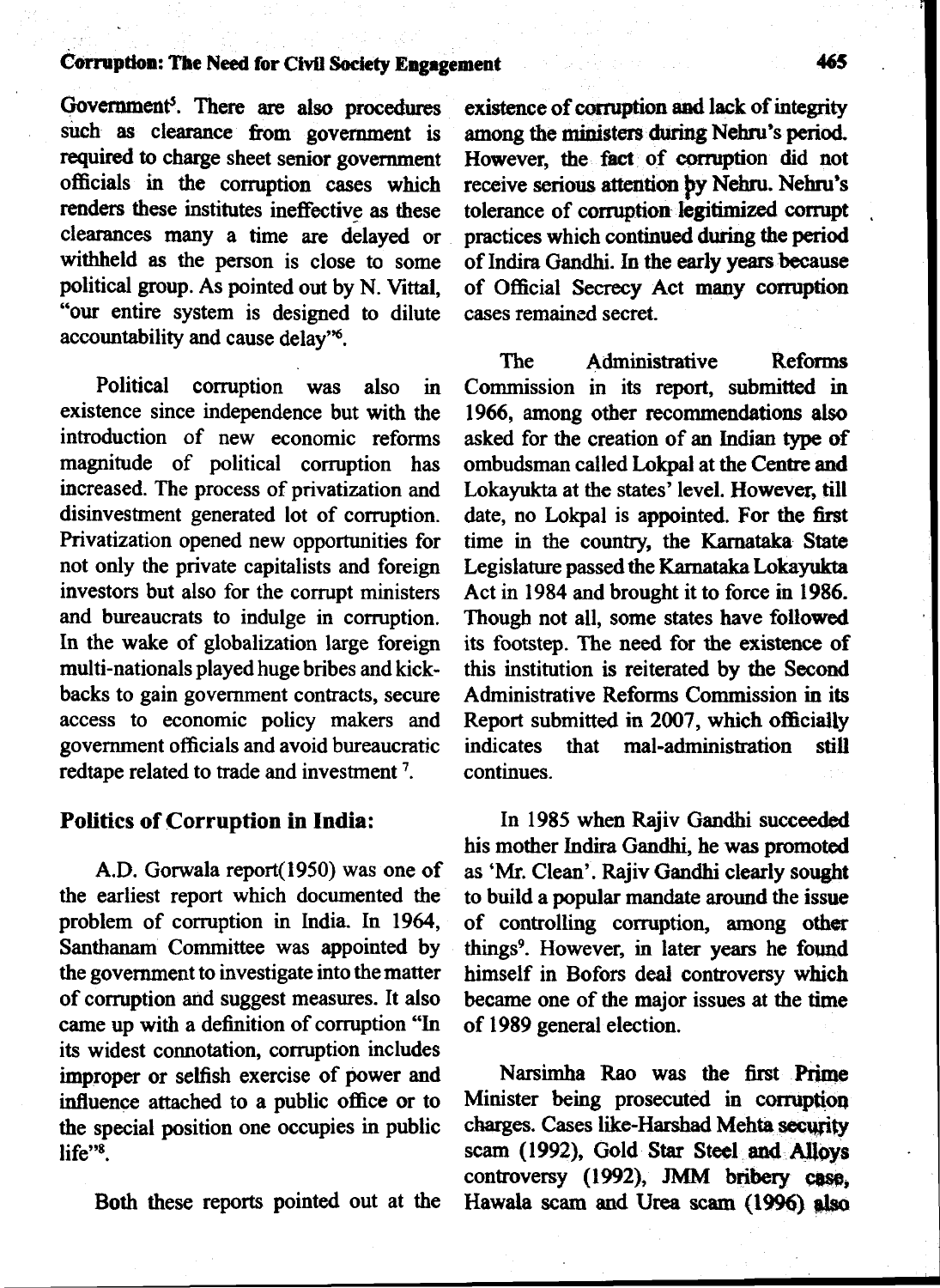# **The Indian Journal of Political Science 466**

came up during the period of Narsimha Rao Government. Later years witnessed mushrooming of such scams and scandals with least attention paid by government to curb it. This resulted in the drop of India's ranking in Transparency International's<br>Corruption Perception Index. In Corruption Perception Index. In Transparency International's Corruption Perception Index, India ranked 72<sup>nd</sup> in 2007, 74<sup>th</sup> in 2008, 84<sup>th</sup> in 2009, 87<sup>th</sup> rank in 2010, 95<sup>th</sup> in 2011 and 94<sup>th</sup> in 2012.

The biggest cause of concern today in India is political corruption. The nexus between politicians, bureaucrats and police made the things worse for the people. Gunnar Myrdal has described Indian society as a "soft society". According to him, the term "soft state" is understood to comprise all the various types of indiscipline which manifest themselves by: deficiencies in legislation and in particular law observance and enforcement, a widespread disobedience by public officials on various levels to rules and directions handed down to them, and often their collusion with powerful persons and groups of persons whose conduct they should regulate<sup>10</sup>. For him corruption is one of the major development problems and prevalence of corruption reveals state's unwillingness to enact laws to curb it.

# **Role of Civil Society in Combating Corruption:**

Citizens pay for the government and rightly feel concerned about the abuse of their trust and resources<sup>11</sup>. The big scandals and scams have shaken the people's trust in the government functionaries. There is growing frustration among people who were unable to control corruption because of the strong nexus between politicians and bureaucrats. This nexus **makes** the people

vulnerable as it makes it difficult for them to enforce accountability. Cumbersome administrative procedures and practices are also among the major causes of corruption. However, because of political pressure, vested interests or inaptitude in handling criminal cases, the corrupt are rarely caught and conviction rates are very low. Among the other factor contributing to corruption are lack of accountability, corruption in judiciary, absence of effective corruption reporting mechanisms and discretionary powers of administrative and political authorities12.

Parliaments attempt to create a Lok Pal first began in 1968; that bill lapsed with the dissolution of Lok Sabha. The same scenario has been repeated seven times thereafter<sup>13</sup>. No party today can claim it is free of corrupt politicians. Power has tainted every political party that has tasted power. In recent years the magnitude and severity of corruption seem to have assumed alarming proportions. While corruption has existed from time immemorial, the last few years have probably seen the maximum number of scams being unearthed which ran into crores of Rupees. A vacuum has risen against corruption. This vacuum has attracted Anna's team and the likes to fill.

At a time when political class as a whole has failed, a campaign that seeks to pass a law which would make some differences to the efforts to book the corrupt in high positions is indeed a democratic option. However, Anna's movement came under criticism by many calling his style of doing it as autocratic. A visible distance between ongoing people's movement(PM) in India and the Anna Hazare campaign was highlighted by many. Anna's movement also came under criticism for attracting large number of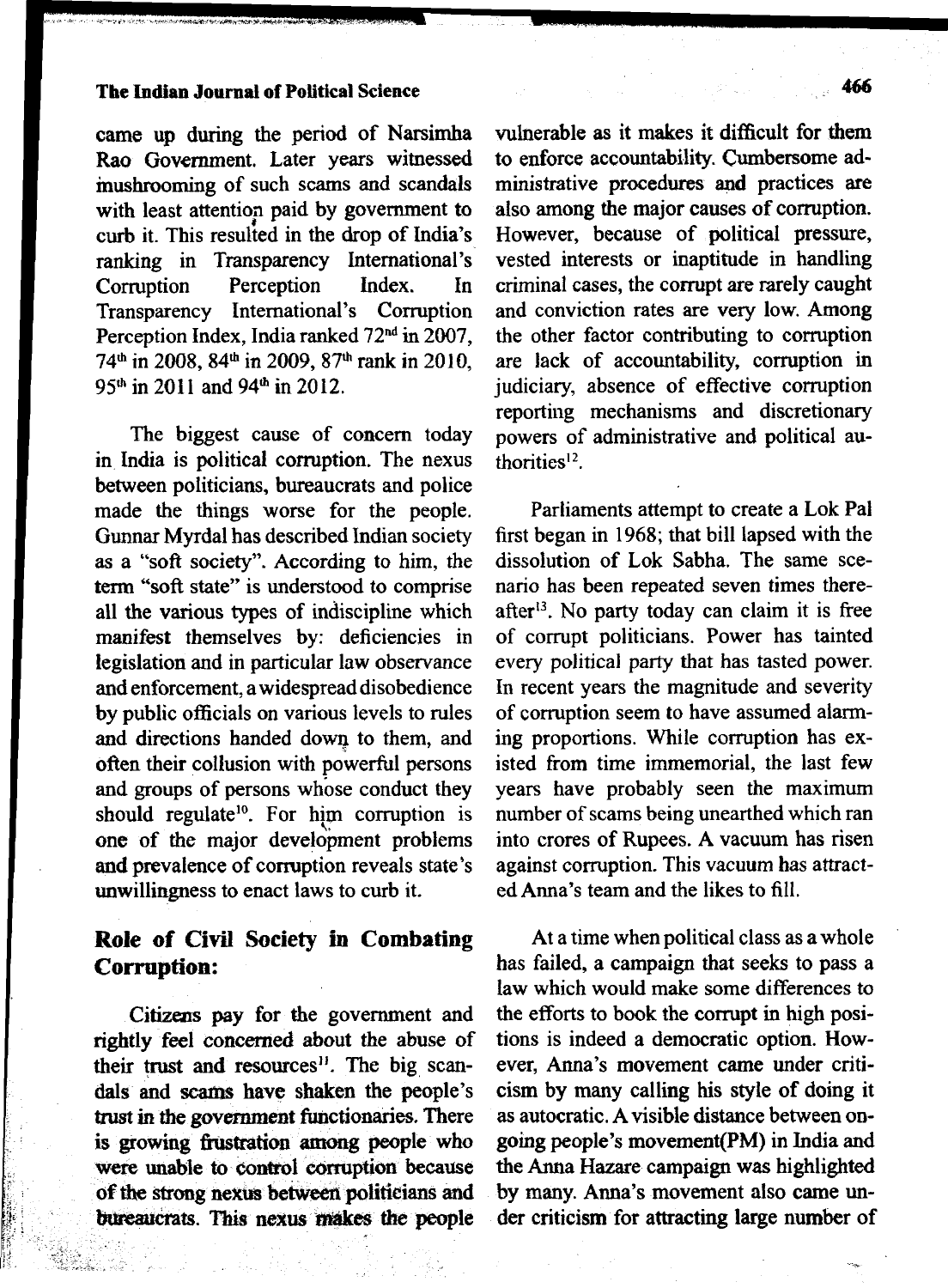middle class while it failed to get support from minorities and marginalized groups and other people's movements within India.

The movement received large number of supporter from among the academicians, lawyers, media, etc.

It was believed that if Anna's movement would have allied with other people's movements it would have added more credibility to the movement. However, no one can deny the fact that Anna's movement not only attracted people's support for the issue of corruption but also started a debate on the role of civil society in combating corruption.

While enthusiasm for civil society is not universal in either the west or the third world, the dominant discourses are enamoured with civil society. It has assumed a mythic proportions as a tool of the social imagination, an ideological construct for a good society.

Many in India are skeptical about the use of the term civil society because of various reasons. As it has been believed that the western concept of civil society may not be applicable to India but it is possible to develop a concept of civil society which is grounded in Indian society. In this conception of civil society, the principle sites of ideological contestation will not be confined to struggle over capitalist hegemony, but will also centre on conflict over religion, nation, and ethnicity, through which organizations and social movements seek to assert their normative claims in these varied terrains of civil society (Mark Robinson, 2003). However, the neo-liberal project has taken over the civil society/ state dichotomy, defending the autonomy of civil society in a way which conceals the use of national and transnational state power to construct a civil society to suit its project<sup>15</sup>. In this construct of civil society peasant movements and movements of die rural poor remained outside civil society. In this background Anna Hazare's campaign against corruption which attracted mainly middle class and failed to get the support of other minorities and marginalized came under criticism. "We have to accept that it is not enough that there be a civil society, or even a civil society independent of state. It is not something that, once constructed can be left to fend for itself; nor is it an institution. Civil societies are what there inhabitants make them. There is nothing in civil society that automatically ensures the victory of democratic projects. All that civil society does is to provide actors with the values, space and inspiration to battle for democracy"16. In the light of these arguments there is a need for larger debates on social movements and civil society

When we talk about the role of civil society in combating corruption we mainly see towards it more as a battle for development. Corruption is detrimental for development. Corruption introduced as an element of irrationality in all planning and plan fulfillment by influencing the actual course of development in a way that deviates from the plan<sup>17</sup>. If the goal of development is enlargement of people's choice, corruption obstructs the way of enjoyment of the choices for people. As mentioned by Samuel Paul large number of people today are concerned about the spread of corruption, while some others engage themselves in endless debates on the subject. There is another set of people, probably, the majority of our population, who are concerned but are resigned to the